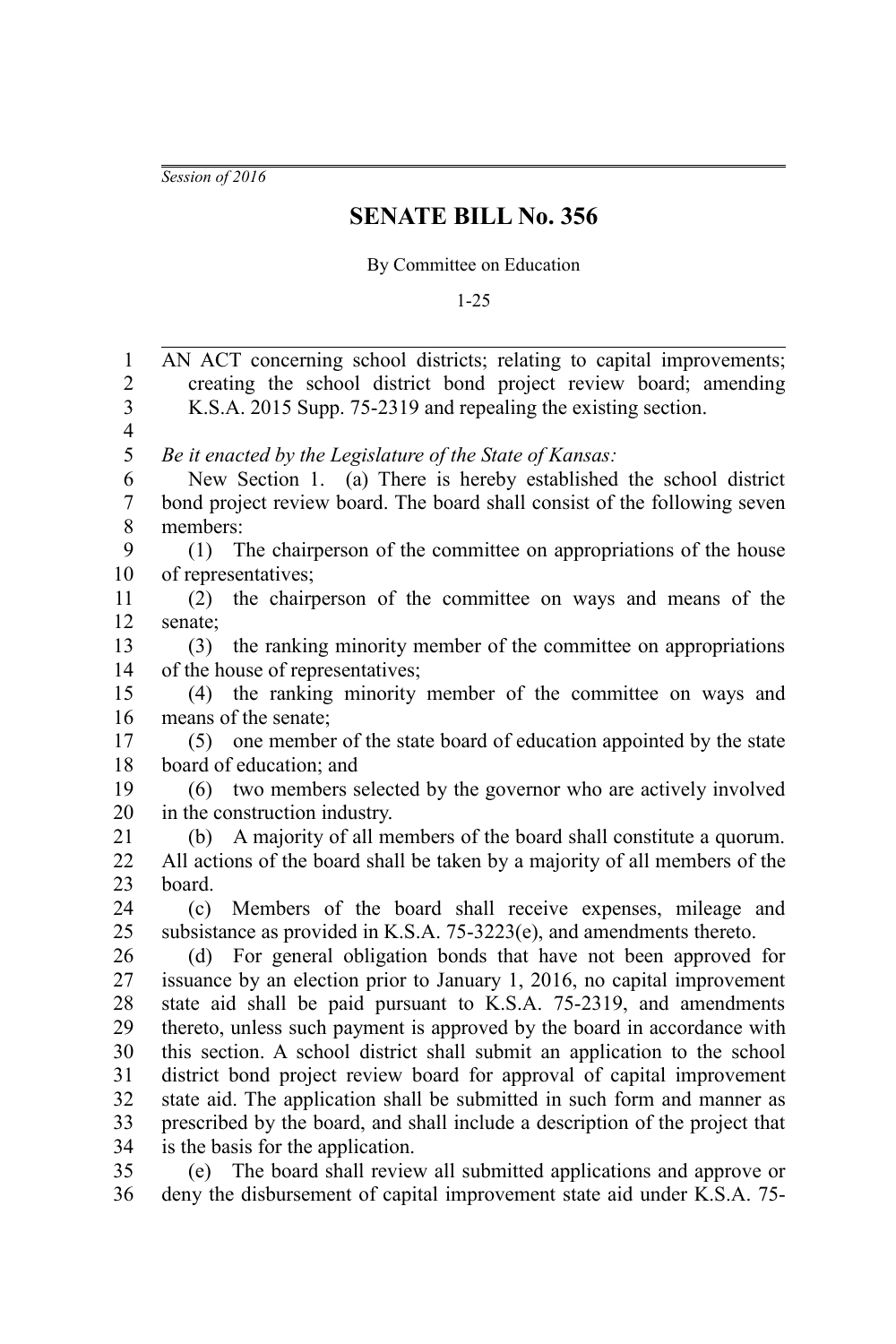2319, and amendments thereto, based on whether the project for which such bonds are to be issued is for instruction. As part of its review of an application, the board may conduct a hearing and provide the applicant school district an opportunity to present testimony regarding the project. In determining whether a project is for instruction, the board shall consider the extent to which the facility being constructed or improved is to be utilized by the school district for direct instruction of students of the school district. 1 2 3 4 5 6 7 8

(f) If the board approves an application, the board shall determine the extent to which the facility being constructed or improved is to be utilized by the school district for direct instruction of students of the school district, and shall express such utilization as a percentage of the total utilization of such facility. In making such determination, the board shall only consider basic building planning and design to be a part of the facility that is utilized for direct instruction of students. Any architectural enhancements to a facility beyond basic building planning and design shall not be deemed part of the facility that is utilized for direct instruction of students. The board shall certify to the state board of education that such application was approved and the percentage of utilization for direct instruction. 9 10 11 12 13 14 15 16 17 18 19 20

(g) If the board denies an application, then within 15 days of such denial, it shall send written notice of such denial to the superintendent of such school district. The decision of the board shall be final. Denial of an application by the board shall not prohibit a school district from continuing to hold an election to approve the issuance of bonds by the school district. 21 22 23 24 25

(h) The provisions of this section shall not apply to any school district which is not entitled to capital improvement state aid under K.S.A. 75- 2319, and amendments thereto. 26 27 28

Sec. 2. K.S.A. 2015 Supp. 75-2319 is hereby amended to read as follows: 75-2319. (a) There is hereby established in the state treasury the school district capital improvements fund. The fund shall consist of all amounts transferred thereto under the provisions of subsection (c). 29 30 31 32

(b) Subject to the provisions of subsection  $(f)$ , In each school year, each school district which is obligated to make payments from its capital improvements fund shall be entitled to receive payment from the school district capital improvements fund in an amount determined by the state board of education as provided in this subsection. 33 34 35 36 37

(1) For general obligation bonds approved for issuance at an election held prior to July 1, 2015, the state board of education shall: 38 39

(A) Determine the amount of the assessed valuation per pupil (AVPP) of each school district in the state and round such amount to the nearest \$1,000. The rounded amount is the AVPP of a school district for the purposes of this subsection  $(b)(1)$ ; 40 41 42 43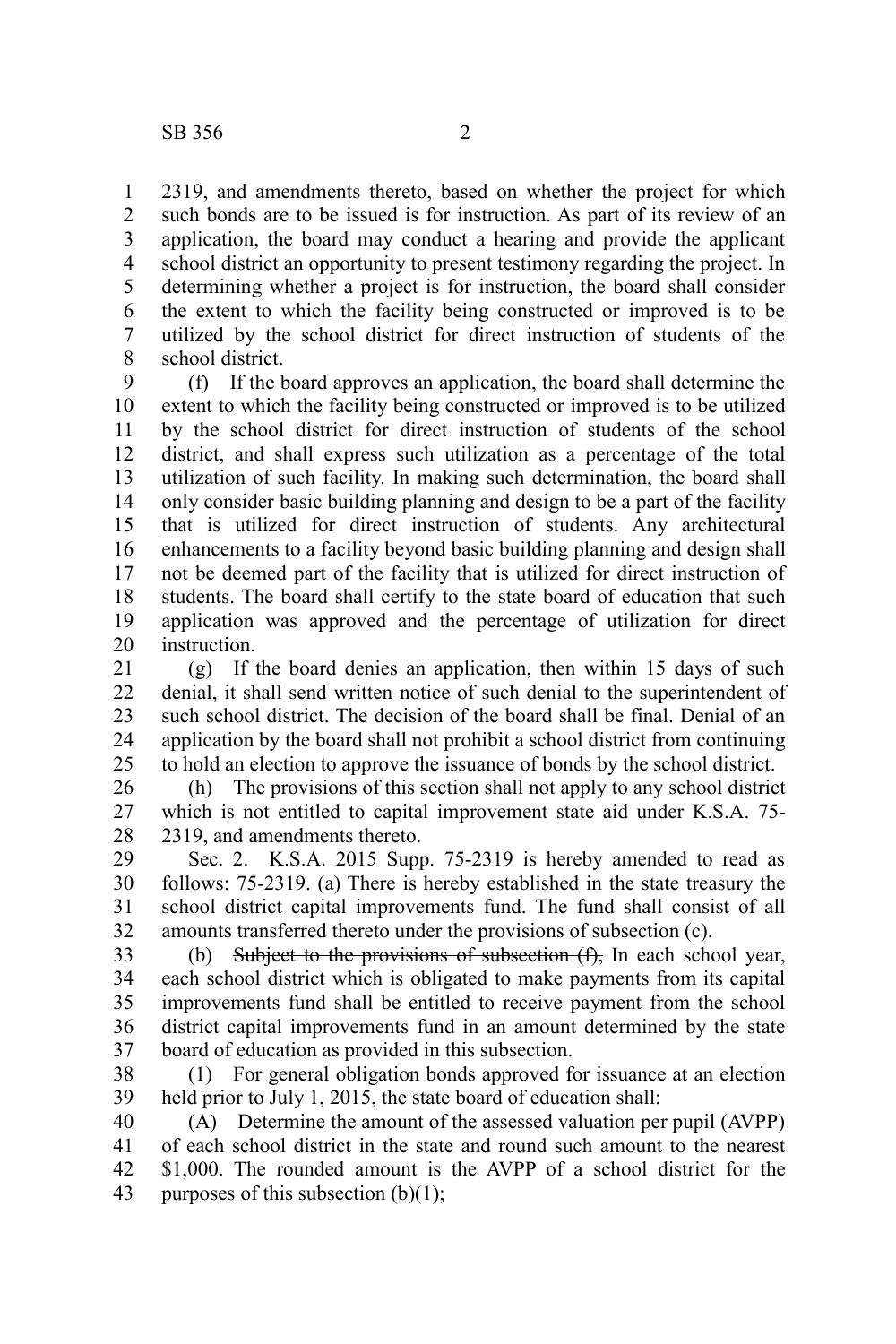1

(B) determine the median AVPP of all school districts;

(C) prepare a schedule of dollar amounts using the amount of the median AVPP of all school districts as the point of beginning. The schedule of dollar amounts shall range upward in equal \$1,000 intervals from the point of beginning to and including an amount that is equal to the amount of the AVPP of the school district with the highest AVPP of all school districts and shall range downward in equal \$1,000 intervals from the point of beginning to and including an amount that is equal to the amount of the AVPP of the school district with the lowest AVPP of all school districts: 2 3 4 5 6 7 8 9 10

(D) determine a state aid percentage factor for each school district by assigning a state aid computation percentage to the amount of the median AVPP shown on the schedule, decreasing the state aid computation percentage assigned to the amount of the median AVPP by one percentage point for each \$1,000 interval above the amount of the median AVPP, and increasing the state aid computation percentage assigned to the amount of the median AVPP by one percentage point for each \$1,000 interval below the amount of the median AVPP. Except as provided by K.S.A. 2015 Supp. 75-2319c, and amendments thereto, the state aid percentage factor of a school district is the percentage assigned to the schedule amount that is equal to the amount of the AVPP of the school district. The state aid percentage factor of a school district shall not exceed 100%. The state aid computation percentage is 25%; 11 12 13 14 15 16 17 18 19 20 21 22 23

(E) determine the amount of payments that a school district is obligated to make from its bond and interest fund attributable to general obligation bonds approved for issuance at an election held prior to July 1, 2015; and 24 25 26 27

 $(F)$  multiply the amount determined under subsection  $(b)(1)(E)$  by the applicable state aid percentage factor. 28 29

(2) For general obligation bonds approved for issuance at an election held on or after July 1, 2015, but prior to July 1, 2017 January 1, 2016, the state board of education shall: 30 31 32

(A) Determine the amount of the AVPP of each school district in the state and round such amount to the nearest \$1,000. The rounded amount is the AVPP of a school district for the purposes of this subsection  $(b)(2)$ ; 33 34 35

(B) prepare a schedule of dollar amounts using the amount of the AVPP of the school district with the lowest AVPP of all school districts as the point of beginning. The schedule of dollar amounts shall range upward in equal \$1,000 intervals from the point of beginning to and including an amount that is equal to the amount of the AVPP of the school district with the highest AVPP of all school districts; 36 37 38 39 40 41

(C) determine a state aid percentage factor for each school district by assigning a state aid computation percentage to the amount of the lowest 42 43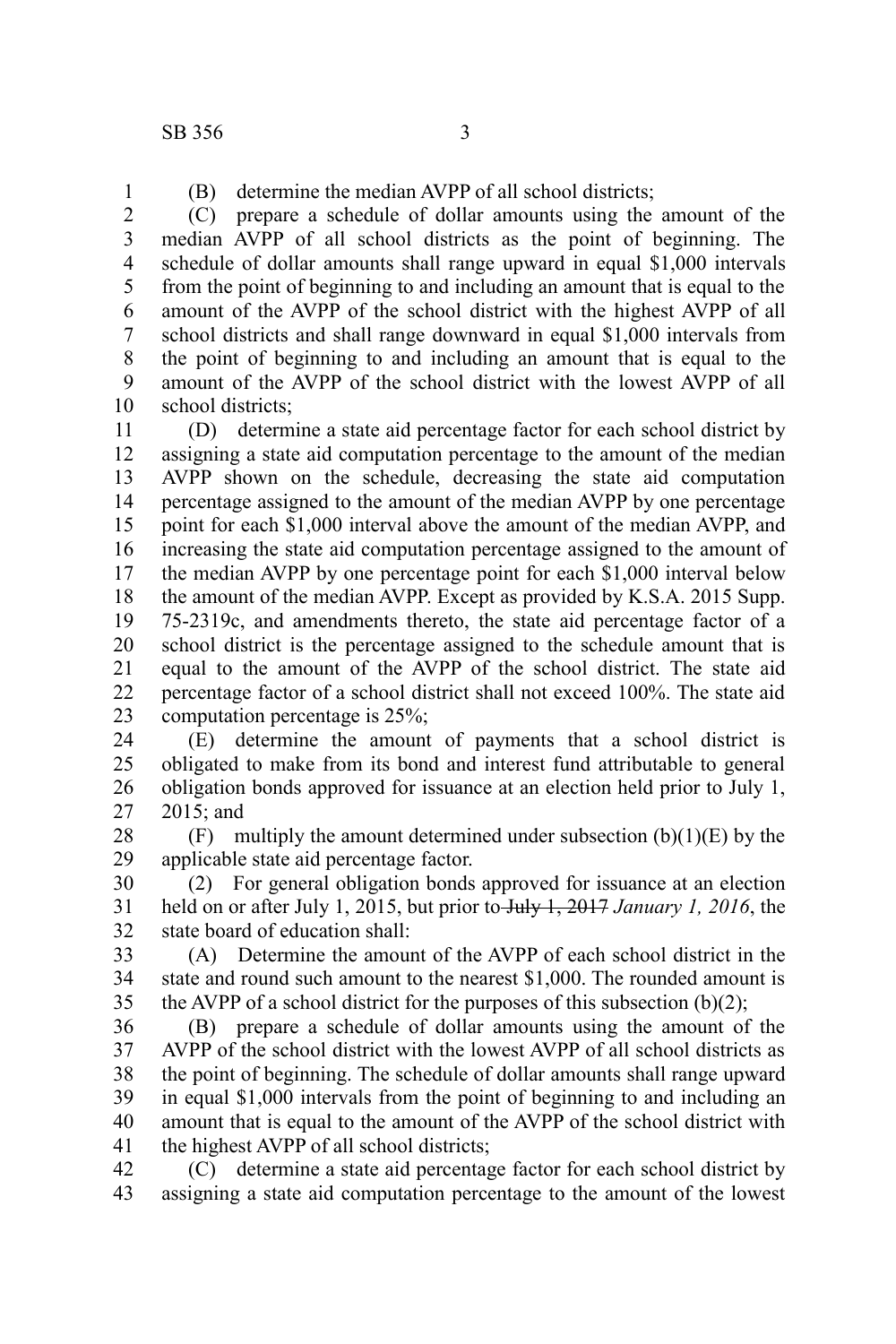AVPP shown on the schedule and decreasing the state aid computation percentage assigned to the amount of the lowest AVPP by one percentage point for each \$1,000 interval above the amount of the lowest AVPP. Except as provided by K.S.A. 2015 Supp. 75-2319c, and amendments thereto, the state aid percentage factor of a school district is the percentage assigned to the schedule amount that is equal to the amount of the AVPP of the school district. The state aid computation percentage is 75%; 1 2 3 4 5 6 7

(D) determine the amount of payments that a school district is obligated to make from its bond and interest fund attributable to general obligation bonds approved for issuance at an election held on or after July 1, 2015, but prior to July 1, 2017 *January 1, 2016*; and 8 9 10 11

(E) multiply the amount determined under subsection  $(b)(2)(D)$  by the applicable state aid percentage factor. 12 13

*(3) Subject to the provisions of section 1, and amendments thereto, for general obligation bonds approved for issuance at an election held on or after January 1, 2016, the state board of education shall:*  14 15 16

*(A) Determine the amount of the AVPP of each school district in the state and round such amount to the nearest \$1,000. The rounded amount is the AVPP of a school district for the purposes of this subsection (b)(3);*  17 18 19

*(B) prepare a schedule of dollar amounts using the amount of the AVPP of the school district with the lowest AVPP of all school districts as the point of beginning. The schedule of dollar amounts shall range upward in equal \$1,000 intervals from the point of beginning to and including an amount that is equal to the amount of the AVPP of the school district with the highest AVPP of all school districts;*  20 21 22 23 24 25

*(C) determine a state aid percentage factor for each school district by assigning a state aid computation percentage to the amount of the lowest AVPP shown on the schedule and decreasing the state aid computation percentage assigned to the amount of the lowest AVPP by one percentage point for each \$1,000 interval above the amount of the lowest AVPP. Except as provided by K.S.A. 2015 Supp. 75-2319c, and amendments thereto, the state aid percentage factor of a school district is the percentage assigned to the schedule amount that is equal to the amount of the AVPP of the school district. The state aid computation percentage is 75%;*  26 27 28 29 30 31 32 33 34 35

*(D) determine the amount of payments that a school district is obligated to make from its bond and interest fund attributable to general obligation bonds approved for issuance at an election held on or after January 1, 2016;* 36 37 38 39

*(E) multiply the amount determined under subsection (b)(3)(D) by the applicable state aid percentage factor; and* 40 41

*(F) multiply the amount calculated under subsection (b)(3)(E) by the percentage certified by the school district bond project review board* 42 43